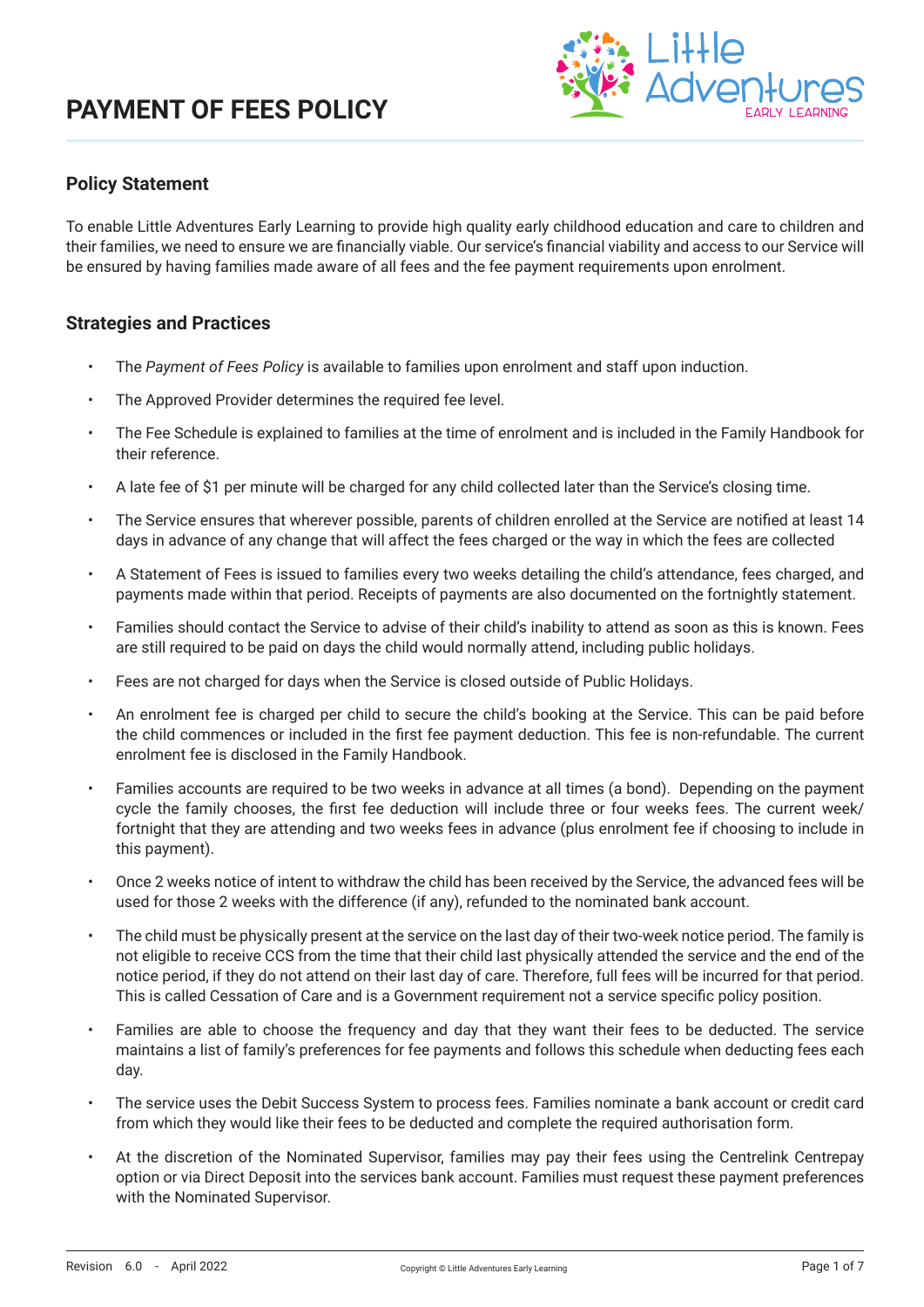# **PAYMENT OF FEES POLICY**



- It is the responsibility of the individual paying the fees to ensure that the nominated bank account and/or credit card details provided to Little Adventures Early Learning remains up to date and accurate. Families are required to notify the Service should their bank and/or credit card details change, no later than 48 hours prior to the scheduled debit.
- If an incorrect or invalid bank account and/or credit card details result in funds unable to be withdrawn, families will be liable for a Direct Debit Failed Payment Fee (Dishonour Fee).
- It is the responsibility of the family to ensure there are sufficient cleared funds in their nominated bank account and/or credit card by the debit due date to enable the direct debit to be honoured. Failure to do so will result in a Direct Debit Failed Payment Fee (Dishonour Fee).
- Families must discuss with the Nominated Supervisor any difficulties they may have in meeting payments and make suitable arrangements to pay, agreed to in writing by both parties.
- Parents/guardians are notified immediately once the service is made aware that their fees have not cleared. The family will be given the option to pay the fees that did not clear immediately, or with their next scheduled payment. If these fees are not paid immediately or with their next scheduled payment, or they have not entered into an arrangement with the Nominated Supervisor, the family will be contacted, advising them that their child's enrolment at the Service is at risk of being terminated.
- If after being notified that their child's enrolment is at risk of being terminated and no reasonable attempts are made to pay their overdue account, the family will be provided with two weeks written notice stating that their child's enrolment will be terminated.
- If accounts are still in arrears, after the child's last day of care, the Debit Success agreement and payments will still continue to be debited from the nominated bank account and/or credit card until the debt has been paid in full. If payments continue to decline, Little Adventures Early Learning will engage the services of a debt collection agency and all charges and fees relating to the collection of the debt will be paid by the family, not by Little Adventures Early Learning.
- **• Child Care Subsidy (CCS) and the Child Care Subsidy System (CCSS)**
	- Little Adventures Early Learning complies with the Australian Government requirements to be an approved education and care service for the purposes of CCS. The online CCSS reporting requirements and any other requirements for claiming and administering CCS are maintained by the Service.
	- Child Care Subsidy is paid directly to Little Adventures Early Learning Pty Ltd who then passes it on to families as a fee reduction so that their fees are reduced at the time that they use childcare. Families pay the Service the difference between their subsidy and the fees charged (the gap fee).
	- From 7 March 2022, families with more than one child aged 5 or under in care can get a higher CCS. Families will get the higher subsidy for their second child and younger children. Services Australia will automatically work out the higher subsidy for each family and this information will be made available to the service.
	- The individual who is enrolling the child at the service is responsible for lodging a claim for CCS with Centrelink to determine their benefits. Ideally, this should occur prior to the child attending the service. A claim needs to be made for each individual child who is attending the Service.
	- The individual who enrols the child at the service and has made the Claim for CCS under their Customer Reference Number (CRN) is the person responsible for paying the childcare fees. Where another party, such as the state, an employer or another organisation is paying all or part of a child's childcare fees, no subsidy can be paid for the fees paid by the other party.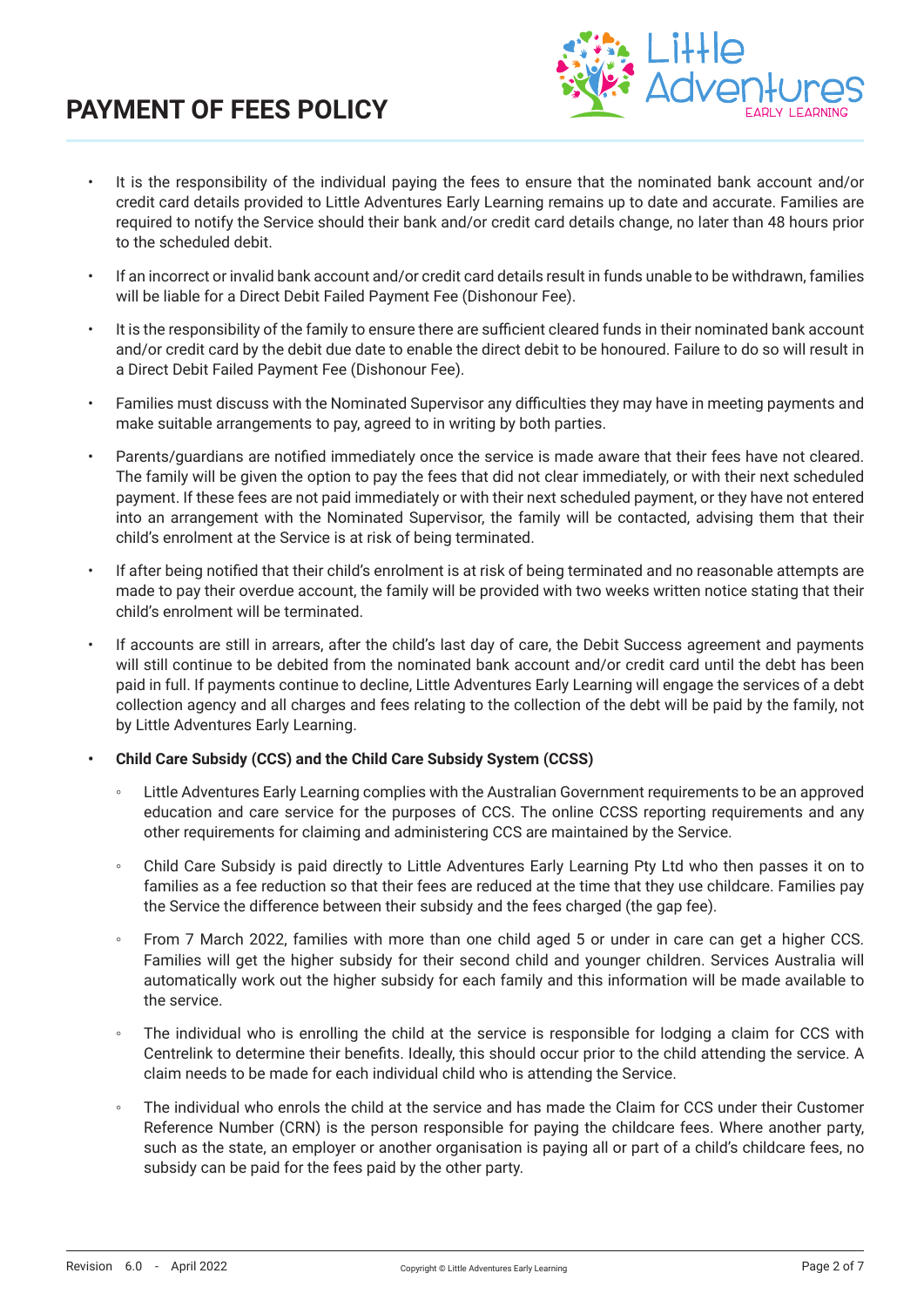

- Once the individual has lodged their claim for CCS, the service must enter into an agreement with the individual on the planned arrangements for the care of the child. There are four types of arrangements that can be entered into (See table in attachment 1). Individuals need to agree to the terms of each arrangement in writing.
- For any arrangement type, the service must submit an enrolment notice for each child attending the service. The enrolment notice reflects the type of arrangement that is in place between the service and the family/ individual or organisation. For a Relevant Arrangement, or an Arrangement with an Organisation, the service invoices the individual or the organisation for the full fee as agreed in the arrangement, because no subsidy applies.
- After the service has submitted the enrolment notice for a child, the individual will be notified through their online Centrelink account to confirm that the enrolment details are correct. Once the enrolment is confirmed, entitlements to Child Care Subsidy and Additional Child Care Subsidy will be calculated and childcare fee assistance payments can begin. The service will be notified through QikKids when an enrolment has been confirmed. Attachment 2 outlines the enrolment process.
- Once the individual has confirmed the child's enrolment at the service, attendances (session reports) can now be submitted to CCSS for each child. Based on the information submitted in these session reports, the service will then receive payment. Attachment 3 details the recommended sequence of payments to providers where session reports are submitted after CCS eligibility and entitlement has been established.
- For any arrangement type, the service must submit an enrolment notice for each child attending the service. The enrolment notice reflects the type of arrangement that is in place between the service and the family/ individual or organisation. For a Relevant Arrangement, or an Arrangement with an Organisation, the service invoices the individual or the organisation for the full fee as agreed in the arrangement, because no subsidy applies.
- After the service has submitted the enrolment notice for a child, the individual will be notified through their online Centrelink account to confirm that the enrolment details are correct. Once the enrolment is confirmed, entitlements to Child Care Subsidy and Additional Child Care Subsidy will be calculated and childcare fee assistance payments can begin. The service will be notified through QikKids when an enrolment has been confirmed. Attachment 2 outlines the enrolment process.
- Once the individual has confirmed the child's enrolment at the service, attendances (session reports) can now be submitted to CCSS for each child. Based on the information submitted in these session reports, the service will then receive payment. Attachment 3 details the recommended sequence of payments to providers where session reports are submitted after CCS eligibility and entitlement has been established.
- When a parent claims, or eligibility and entitlement is established after session reports have been submitted, the finalisation of the claim triggers new payment decisions for any past session reports already submitted. In this sequence, any resulting back payment is made to the parent. (See attachment 4). In this instance, families will be charged the full daily fee until the individual's eligibility and entitlements are confirmed by CCSS through the QikKids software.
- Families are entitled to 42 absence days for each registered child in a financial year. CCS is paid for these days provided the child would normally have attended that day and fees have been charged. Additional absences can be claimed when the first 42 days have been used. Supporting documentation is required for approval of these additional absences. If no documentation is received, then individuals will incur the full fee for that day.
- All documentation pertaining to CCS will be kept for the specified period of time and made available to Australian Government Officers on request.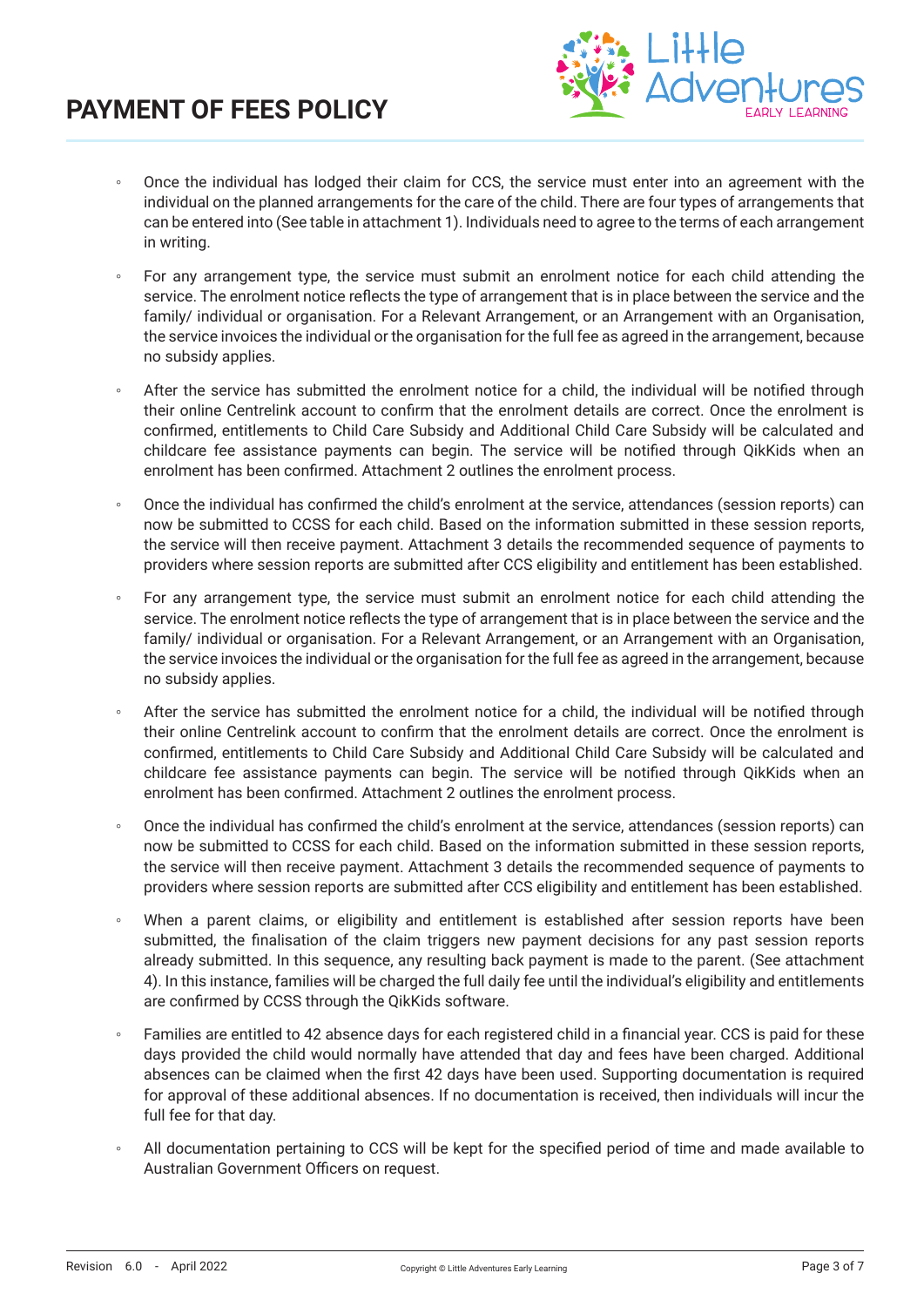# **PAYMENT OF FEES POLICY**



#### **References**

- *• Education and Care Services National Law*
- *• Education and Care Services National Regulations*
- *• Guide to the National Quality Framework*
- Community Early Learning Australia Sample Policies
- Australian Child Care Alliance NSW https://nsw.childcarealliance.org.au/members/policies-required-under-regulation-168
- Services Australia Child Care Subsidy https://www.servicesaustralia.gov.au/individuals/services/centrelink/child-care-subsidy
- Department of Education Skills and Employment *Child Care Provider Handbook*
- Dr Brenda Abbey (Childcare by Design)
- Department of Education Skills and Employment Higher Child Care Subsidy Fact Sheet https://www.dese.gov.au/child-care-subsidy/resources/higher-child-care-subsidy-factsheet

#### **Policy Review**

The Service encourages staff and parents to be actively involved in the review of each of its policies and procedures. In addition, the Service will accommodate any new legislative changes as they occur and any issues identified as part the Service's commitment to quality improvement. The Service consults with relevant recognised authorities, where necessary, as part of the review to ensure the policy contents are consistent with current research and contemporary views on best practice.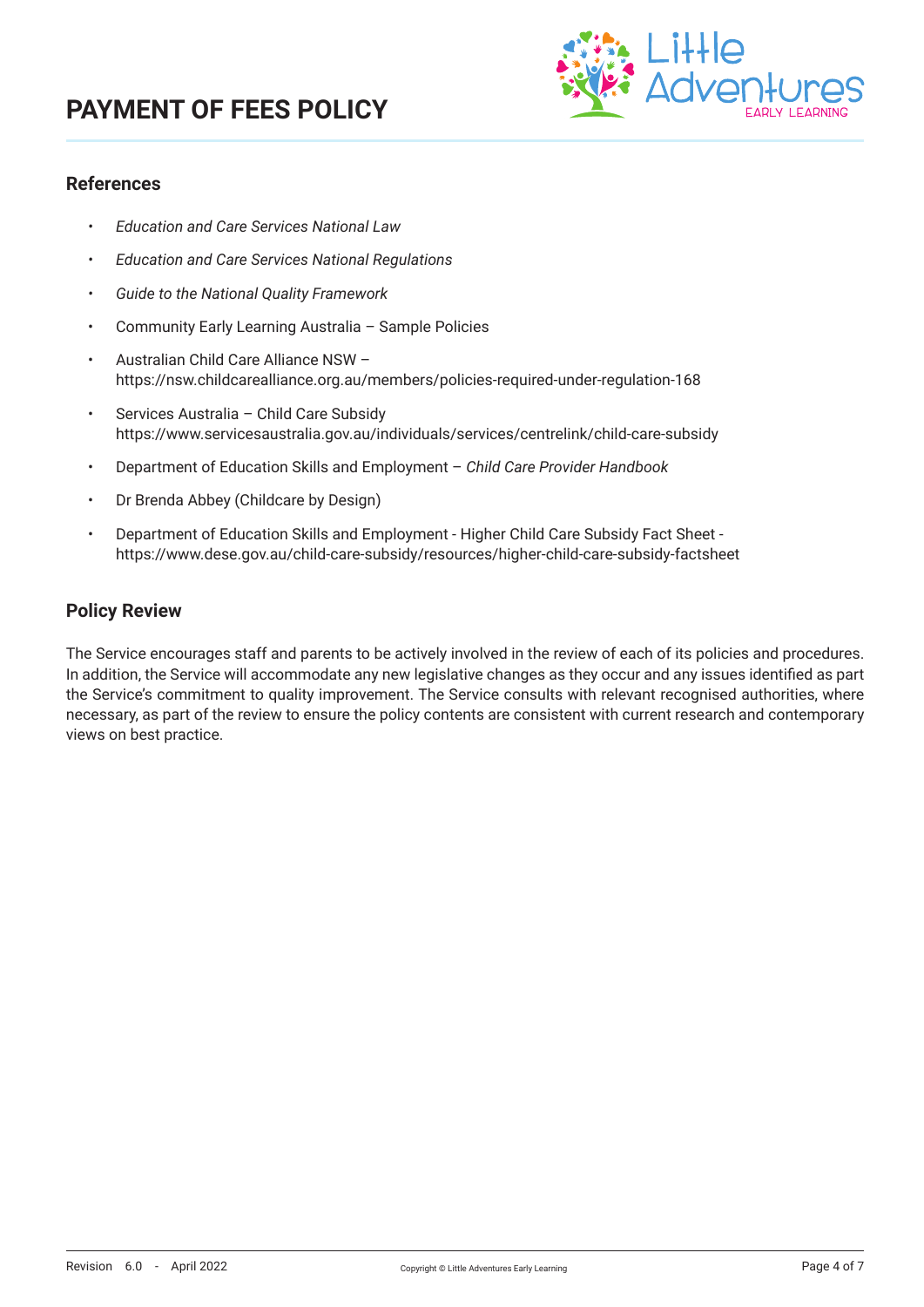

### **Attachment 1 – Child Care Arrangement types**

| <b>Arrangement type</b>                                     | <b>Description</b>                                                                                                                                                                                                                                                                                                                                                                                                                                                                                                                                                                                                                                                                                                                                                                                                                                                                                                                                       | <b>Is Child Care</b><br><b>Subsidy</b><br>payable?                        |
|-------------------------------------------------------------|----------------------------------------------------------------------------------------------------------------------------------------------------------------------------------------------------------------------------------------------------------------------------------------------------------------------------------------------------------------------------------------------------------------------------------------------------------------------------------------------------------------------------------------------------------------------------------------------------------------------------------------------------------------------------------------------------------------------------------------------------------------------------------------------------------------------------------------------------------------------------------------------------------------------------------------------------------|---------------------------------------------------------------------------|
| <b>Complying Written</b><br>Arrangement                     | A Complying Written Arrangement must include the following<br>information:<br>$\rightarrow$ the names and contact details of the provider and the<br>individual(s)<br>the date the arrangement starts<br>$\rightarrow$<br>the name and date of birth of the child (or children)<br>$\rightarrow$<br>details about the days on which sessions of care will usually<br>$\rightarrow$<br>occur<br>the usual start and end times for these sessions of care<br>$\rightarrow$<br>$\rightarrow$ whether care will be on a casual or flexible basis (in addition<br>to, or instead of, a routine basis)<br>$\rightarrow$ details of fees charged under the arrangement (providers can<br>reference a fee schedule or information available on their<br>website), which the parties understand may vary from time to<br>time.<br>$\rightarrow$ Additional information can be included to support the<br>individual's understanding of their payment obligations. | Yes - Child<br>Care Subsidy or<br><b>Additional Child</b><br>Care Subsidy |
| <b>Relevant Arrangement</b>                                 | An arrangement between the provider and individual for the care No<br>of a child that does not meet the full requirements for a Complying<br>Written Arrangement.<br>Child Care Subsidy can be paid for care provided under this type of<br>agreement.<br>This type of enrolment notice is used only where a provider is sure<br>that the family does not wish to claim Child Care Subsidy.                                                                                                                                                                                                                                                                                                                                                                                                                                                                                                                                                              |                                                                           |
| <b>Arrangement with</b><br>an organisation<br>(third party) | An arrangement between the individual(s) and another party (for No<br>example, an employer, other organisation, or the state-such as for<br>participants in the Adult Migrant English Program) where the other<br>party is liable for the fees for care of the child.                                                                                                                                                                                                                                                                                                                                                                                                                                                                                                                                                                                                                                                                                    |                                                                           |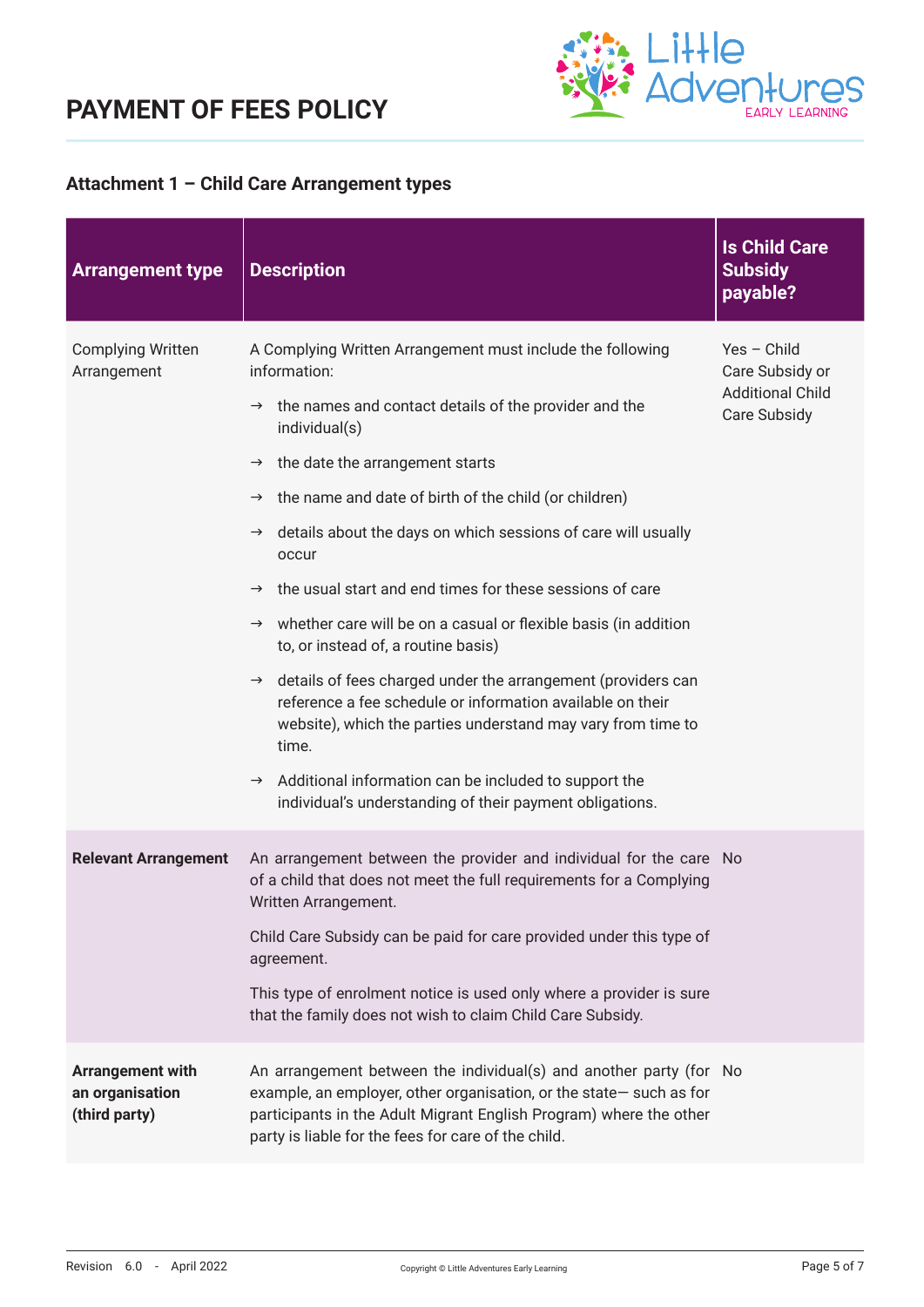### **PAYMENT OF FEES POLICY**



#### **Attachment 2 – Enrolment process**